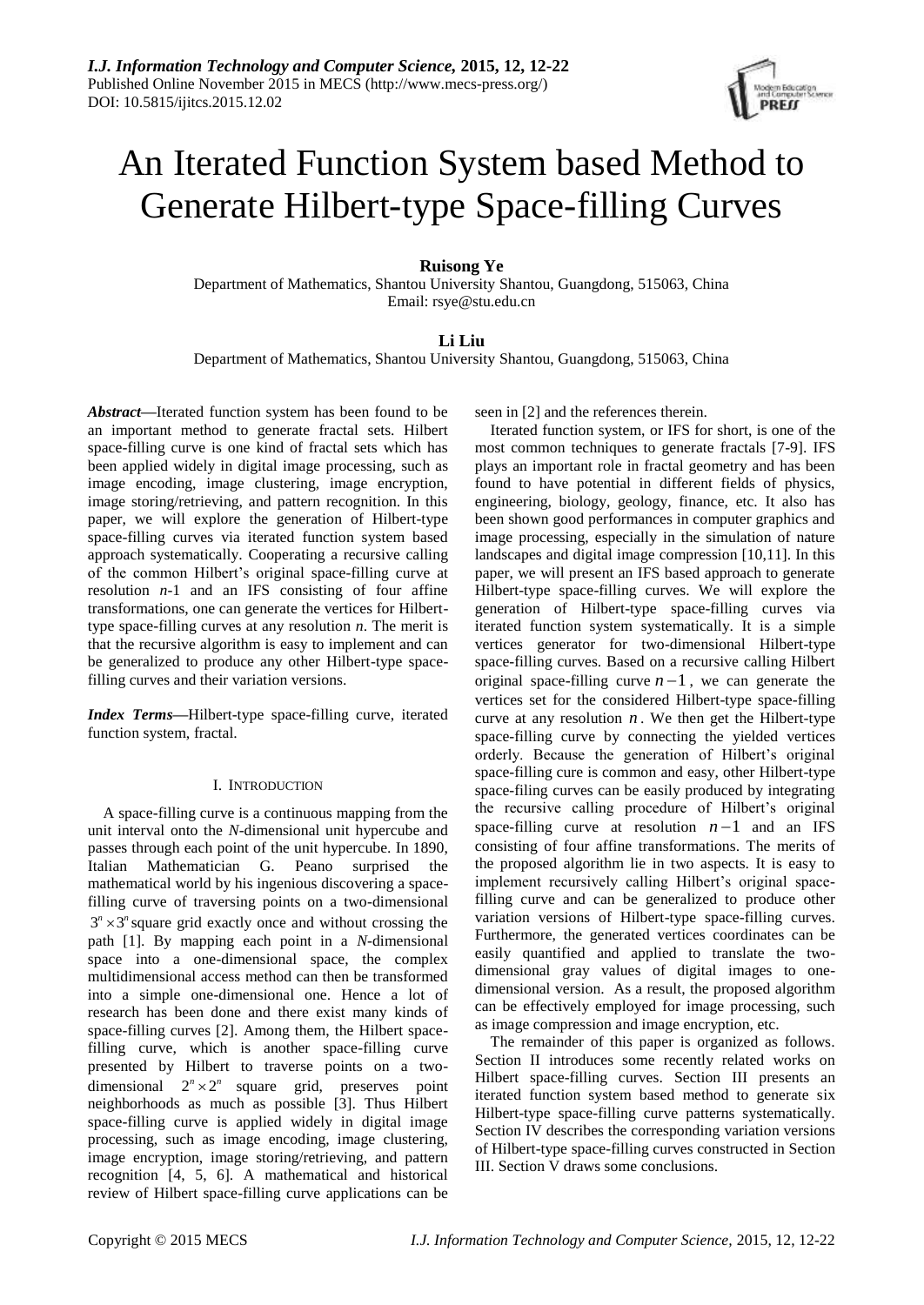#### II. SOME RELATED WORKS

Since the fundamental work of Hilbert in which he formulated curves that visit every point in a unit square, there have been many research works on how to formally specify the Hilbert space-filling curve using either an operation model or a functional model. There are many algorithms for Hilbert space-filling curves, such as the Butz algorithm [12], the Quinqueton algorithm [13] and the Agui algorithm [14]. However, these algorithms have more or less restrictions on their applications, and this makes them very difficult to be put in practice. For example, Butz computed the mapping function by bit operations such as shifting, exclusive OR, etc. The algorithm is complex to compute and is difficult to implement in hardware. Agui and Quinqueton used the recursive functions to generate the space-filling curve, and their algorithms were complex and took time to compute the one-to-one mapping correspondence. So their algorithms were very difficult to apply in real-time systems. To improve the scanning efficiency via Hilbert space-filling curve, Kamata et al. proposed a simple, nonrecursive algorithm for *N*-dimensional Hilbert spacefilling curve using lookup tables [15]. The merit of the algorithm is that the computation is fast and the implementation is much easier than previous ones. Similar techniques based on lookup tables are adopted by Zhang et al. [16]. Lin et al. proposed an algorithm to generate Hilbert curves by tensor product [17]. The tensor product formulas can be directly translated into computer programs and therefore it is simple and easy to manipulate. Liu presented four alternative patterns of the Hilbert curve in [18]. The four patterns presented, together with Hilbert's original pattern [3] and Moore's pattern [19], comprise a complete set of the Hilbert space-filling curve. Liu used a parameter called resolution to describe the domain granularity of the concerned curve, then constructed the Hilbert-type spacefilling curve patterns via generation of the configuration of considered pattern from resolution *k* to *k*+1. The generation is determined by some affine transformations which are expressed in complex variable. However the presented method is not practical as it does not give the operable algorithm.

## III. SIX HILBERT-TYPE SPACE-FILLING CURVE PATTERNS

Although the literature has almost exclusively referred to the original pattern discovered by Hilbert, there exist other five alternative patterns, including Moore's in [19], L1-L4 mentioned in [18]. As a matter of fact, any one of the five alternative Hilbert-type space-filling curve pattern at resolution *k* consists of four half-size Hilbert's original pattern at resolution  $k+1$  placed end-to-end with appropriate orientations. Set the unit square to be  $[-0.5, 0.5] \times [-0.5, 0.5]$ , we will express the Hilbert-type space-filling curves at this unit square by iterated function systems.

## *A. Hilbert's Original Pattern*

Hilbert's original pattern starts at one corner of the unit square, for example,  $(-0.5, -0.5)$ , and ends up at its adjacent corner, for example, (0,5,-0.5). Hilbert's original pattern at resolution  $k+1$  can be determined by its vertices, which can be derived from the pattern at resolution *k* by the following transformations:

$$
T_1\binom{x}{y} = \frac{1}{2}\binom{0}{1} \binom{x}{y} + \frac{1}{4}\binom{-1}{-1},
$$
  
\n
$$
T_2\binom{x}{y} = \frac{1}{2}\binom{1}{0} \binom{x}{y} + \frac{1}{4}\binom{-1}{1},
$$
  
\n
$$
T_3\binom{x}{y} = \frac{1}{2}\binom{1}{0} \binom{x}{y} + \frac{1}{4}\binom{1}{1},
$$
  
\n
$$
T_4\binom{x}{y} = \frac{1}{2}\binom{0}{-1} \binom{x}{y} + \frac{1}{4}\binom{1}{-1},
$$
  
\n(1)

The matlab code to generate the Hilbert's original space-filling curve by iterated function system (1) is outlined in function module hilbert $(n)$ , which may be called in the form "[x,y] = hilbert(n)". x, y stand for the x-coordinate and y-coordinate of the vertices of Hilbert original pattern at resolution n respectively. The initial set is one single point set  ${(0,0)}$ . The corresponding Hilbert's original patterns with any resolution can be generated by connecting the yielded vertices (x,y).

```
function [x, y] = hilbert(n)if n \leq 0x = 0; y = 0;else
  %recursive call to get coordinates 
  %at resolution n-1
   [x0, y0] = hilbert(n-1); %calculate coordinates at 
  %resolution n by (1) 
  x = .5*(-.5+y0-.5+x0.5+x0.5+y0;y = .5 * [-.5 + x0 .5 + y0 .5 + y0 .5 + y0 - .5 - x0];end
plot(x,y,'-');
```
#### *B. Moore's Pattern*

Moore reported an alternative Hilbert-type spacefilling curve pattern [19]. The graphical representation of Moore's pattern of resolution 1 is the same as shown in Fig. 1(a), and the representations of resolution 2, 3, 4 and 5 are depicted in Figs. 2(a)-(d). Moore's pattern starts at the midpoint of one side of the unit square, for example (0,-0.5), and ends up at the same point. As mentioned above, Moore's space-filling curve consists of four halfsize Hilbert curves placed end-to-end with appropriate orientations. Thus, Moore's pattern at resolution *k*+1 can be determined by its vertices, which can be derived from the vertices, of which the Hilbert's original pattern at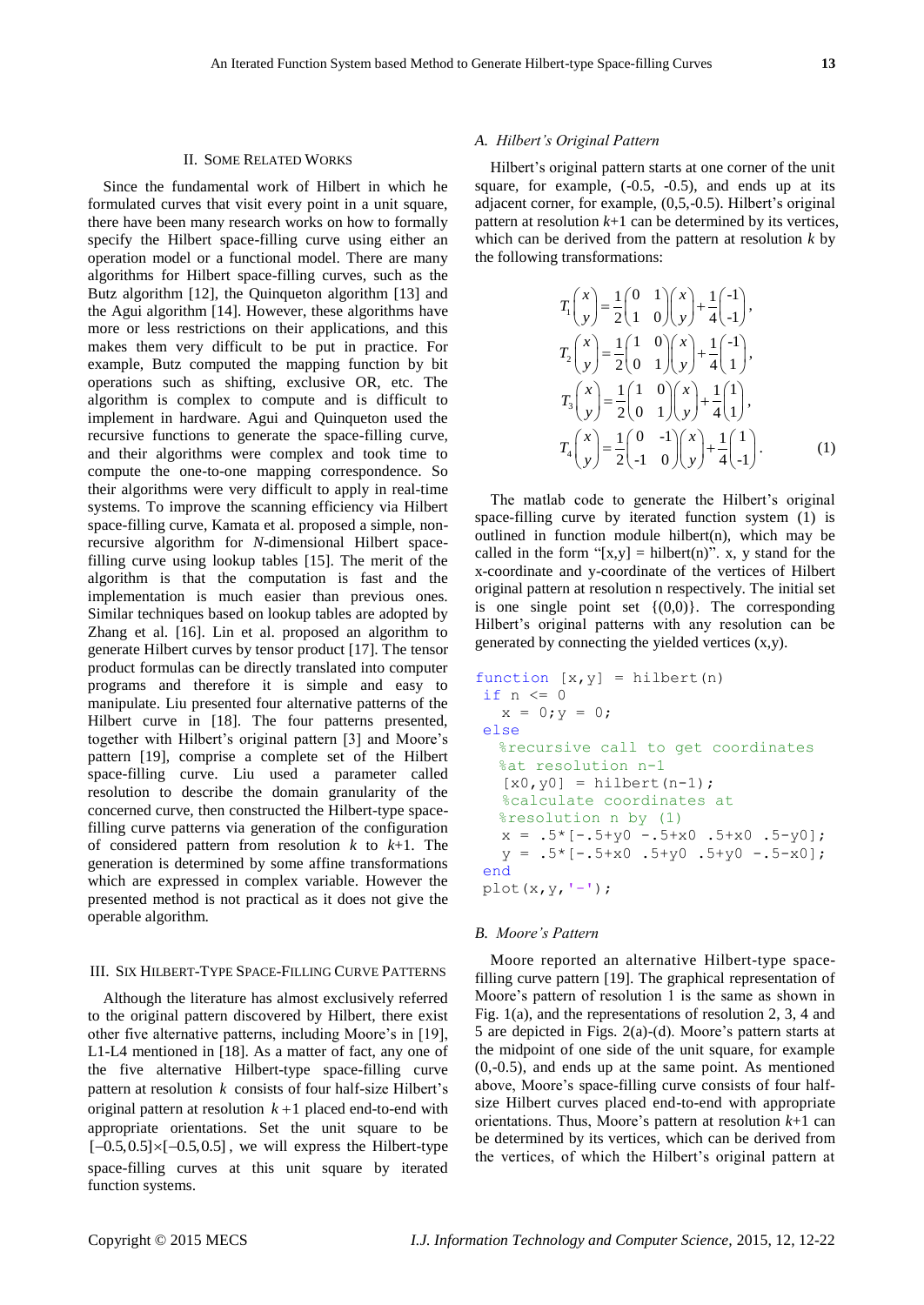resolution *k* consists, by the following transformations:

$$
T_1\binom{x}{y} = \frac{1}{2}\binom{0}{1} - \frac{1}{2}\binom{x}{y} + \frac{1}{4}\binom{-1}{-1},
$$
  
\n
$$
T_2\binom{x}{y} = \frac{1}{2}\binom{0}{1} - \frac{1}{2}\binom{x}{y} + \frac{1}{4}\binom{-1}{1},
$$
  
\n
$$
T_3\binom{x}{y} = \frac{1}{2}\binom{0}{-1} - \frac{1}{2}\binom{x}{y} + \frac{1}{4}\binom{1}{1},
$$
  
\n
$$
T_4\binom{x}{y} = \frac{1}{2}\binom{0}{-1} - \frac{1}{2}\binom{x}{y} + \frac{1}{4}\binom{1}{-1}.
$$
 (2)

The matlab code to generate Moore's original spacefilling curve by iterated function system (2) is outlined in function module moore. It calculates and returns the coordinates of the nodes of Moore's space-filling curve

pattern at resolution  $k$ . It also draws the curve at resolution  $k$ . Note that in this pattern, one can utilizes the vertices of the Hilbert original pattern at resolution *k*-1 . The matlab code to generate other alternative patterns is similar to that of Moore pattern.

function [x,y] = moore(k) if k <= 0 x = 0; y =0; else [x0,y0] = hilbert(k-1); x = .5\*[-.5-y0 -.5-y0 .5+y0 .5+y0]; y = .5\*[-.5+x0 .5+x0 .5-x0 -.5-x0]; end plot(x,y,'-');



Copyright © 2015 MECS *I.J. Information Technology and Computer Science,* 2015, 12, 12-22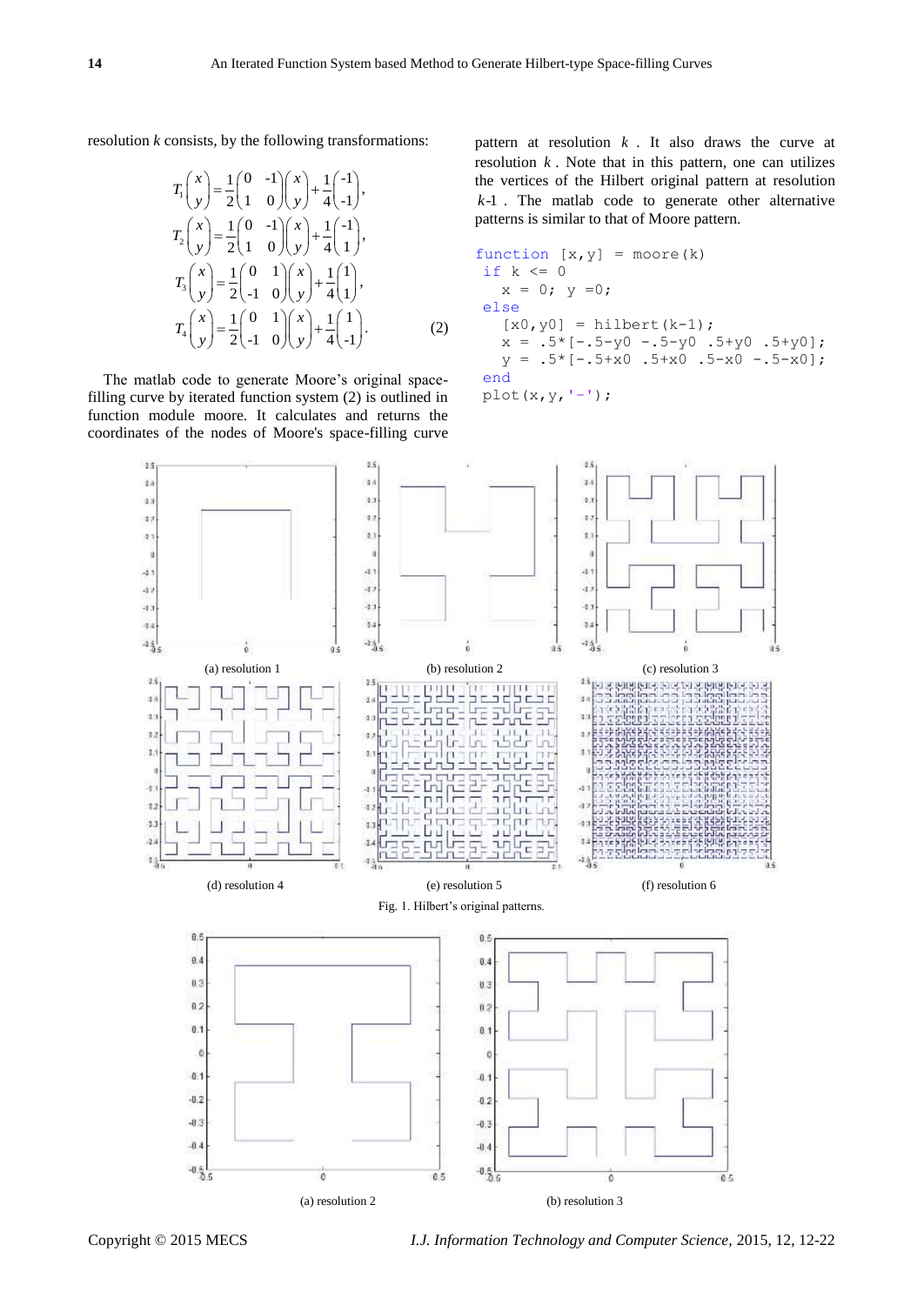

Fig. 2. Moore's patterns.

## *C. Pattern L1*

Suppose the space-filling curve starts at the center of the unit square and ends up at the same point. The graphical representation of resolution 1 for pattern L1 is the same as shown in Fig. 1(a), and the representations of resolution 2, 3, 4 and 5 are depicted in Fig. 3. Similarly, this space-filling curve consists of four half-size Hilbert curves placed end-to-end with appropriate orientations. Thus, one can apply the Hilbert's original pattern at resolution *k* to generate this pattern at resolution *k*+1. The iterated function system is determined by

$$
T_{1}\begin{pmatrix} x \\ y \end{pmatrix} = \frac{1}{2}\begin{pmatrix} -1 & 0 \\ 0 & -1 \end{pmatrix} \begin{pmatrix} x \\ y \end{pmatrix} + \frac{1}{4}\begin{pmatrix} -1 \\ -1 \end{pmatrix},
$$
  
\n
$$
T_{2}\begin{pmatrix} x \\ y \end{pmatrix} = \frac{1}{2}\begin{pmatrix} 1 & 0 \\ 0 & 1 \end{pmatrix} \begin{pmatrix} x \\ y \end{pmatrix} + \frac{1}{4}\begin{pmatrix} -1 \\ 1 \end{pmatrix},
$$
  
\n
$$
T_{3}\begin{pmatrix} x \\ y \end{pmatrix} = \frac{1}{2}\begin{pmatrix} 1 & 0 \\ 0 & 1 \end{pmatrix} \begin{pmatrix} x \\ y \end{pmatrix} + \frac{1}{4}\begin{pmatrix} 1 \\ 1 \end{pmatrix},
$$
  
\n
$$
T_{4}\begin{pmatrix} x \\ y \end{pmatrix} = \frac{1}{2}\begin{pmatrix} -1 & 0 \\ 0 & -1 \end{pmatrix} \begin{pmatrix} x \\ y \end{pmatrix} + \frac{1}{4}\begin{pmatrix} 1 \\ -1 \end{pmatrix}.
$$
 (3)

The matlab codes to generate L1 pattern and the rest patterns of Hilbert-type space-filling curves by iterated function system are similar to that of function module moore, and so we omit the their corresponding matlab source codes.

## *D. Pattern L2*

Suppose the pattern curve starts at the midpoint of one side of the unit square and ends up at the midpoint of the opposite side. This yields a new space-filling curve whose four patterns for resolution 2 to resolution 5 are shown in Fig. 4. The graphical representation of resolution 1 for pattern L2 is the same as Fig. 1(a). The iterated function system is determined by

#### $T_1\left(\begin{array}{c} x \\ y \end{array}\right) = \frac{1}{2} \left(\begin{array}{cc} 1 & 0 \\ 0 & 1 \end{array}\right) \left(\begin{array}{c} x \\ y \end{array}\right) + \frac{1}{4} \left(\begin{array}{c} -1 \\ 1 \end{array}\right)$  $\frac{1}{2}$  |  $\left[0 \right]$  -1  $\left| \right|$   $\sqrt{1 + \frac{1}{4}}$   $\left|0\right|$  $T_1\binom{x}{y} = \frac{1}{2}\binom{1}{0} \binom{x}{y} + \frac{1}{4}\binom{-1}{-1},$  $\frac{1}{2} \begin{pmatrix} x \\ y \end{pmatrix} = \frac{1}{2} \begin{pmatrix} 0 & -1 \\ 1 & 0 \end{pmatrix} \begin{pmatrix} x \\ y \end{pmatrix} + \frac{1}{4} \begin{pmatrix} -1 \\ 1 \end{pmatrix}$  $\frac{1}{2} \begin{pmatrix} 1 & 0 \end{pmatrix} \begin{pmatrix} y \\ y \end{pmatrix} + \frac{1}{4} \begin{pmatrix} 1 \end{pmatrix}$  $T_2\binom{x}{y} = \frac{1}{2}\binom{0}{1}\binom{0}{y} + \frac{1}{4}\binom{-1}{1},$  $\begin{bmatrix} x \\ 3 \end{bmatrix} = \frac{1}{2} \begin{bmatrix} 0 & 1 \\ 1 & 0 \end{bmatrix} \begin{bmatrix} x \\ x \end{bmatrix} + \frac{1}{4} \begin{bmatrix} 1 \\ 1 \end{bmatrix}$  $\frac{1}{2} \begin{pmatrix} 1 & 0 \end{pmatrix} \begin{pmatrix} y \\ y \end{pmatrix} + \frac{1}{4} \begin{pmatrix} 1 \\ 1 \end{pmatrix}$  $T_3\binom{x}{y} = \frac{1}{2}\binom{0}{-1}\binom{x}{y} + \frac{1}{4}\binom{1}{1},$ ,  $\binom{x}{4} = \frac{1}{2} \binom{1}{0} \binom{x}{1} + \frac{1}{4} \binom{1}{1}$  $\frac{1}{2} \begin{pmatrix} 0 & -1 \end{pmatrix} \begin{pmatrix} y \\ y \end{pmatrix} + \frac{1}{4} \begin{pmatrix} 1 \\ -1 \end{pmatrix}$  $T_4\binom{x}{y} = \frac{1}{2}\binom{1}{0} \binom{0}{y} + \frac{1}{4}\binom{1}{-1}.$  $(4)$

## *E. Pattern L3*

If the Hilbert-type space-filling curve starts at the lower left corner of the unit square and ends up at the center of the square, we can produce an alternative spacefilling curve whose four patterns for resolution 2 to resolution 5 are shown in Fig. 5. The pattern of resolution 1 is just the same as Fig. 1(a) for Hilbert's original curve. The iterated function system is determined by

$$
T_{1}\begin{pmatrix} x \\ y \end{pmatrix} = \frac{1}{2} \begin{pmatrix} 0 & 1 \\ 1 & 0 \end{pmatrix} \begin{pmatrix} x \\ y \end{pmatrix} + \frac{1}{4} \begin{pmatrix} -1 \\ -1 \end{pmatrix},
$$
  
\n
$$
T_{2}\begin{pmatrix} x \\ y \end{pmatrix} = \frac{1}{2} \begin{pmatrix} 1 & 0 \\ 0 & 1 \end{pmatrix} \begin{pmatrix} x \\ y \end{pmatrix} + \frac{1}{4} \begin{pmatrix} -1 \\ 1 \end{pmatrix},
$$
  
\n
$$
T_{3}\begin{pmatrix} x \\ y \end{pmatrix} = \frac{1}{2} \begin{pmatrix} 1 & 0 \\ 0 & 1 \end{pmatrix} \begin{pmatrix} x \\ y \end{pmatrix} + \frac{1}{4} \begin{pmatrix} 1 \\ 1 \end{pmatrix},
$$
  
\n
$$
T_{4}\begin{pmatrix} x \\ y \end{pmatrix} = \frac{1}{2} \begin{pmatrix} -1 & 0 \\ 0 & -1 \end{pmatrix} \begin{pmatrix} x \\ y \end{pmatrix} + \frac{1}{4} \begin{pmatrix} 1 \\ -1 \end{pmatrix}.
$$
 (5)

## *F. Pattern L4*

Let the Hilbert-type space-filling patterns curve starts at the midpoint of one side of the unit square and ends up at the midpoint of its adjacent side. One can generate a new space-filling curve whose four patterns for resolution 2 to resolution 5 are shown in Fig. 6. The iterated function system is determined by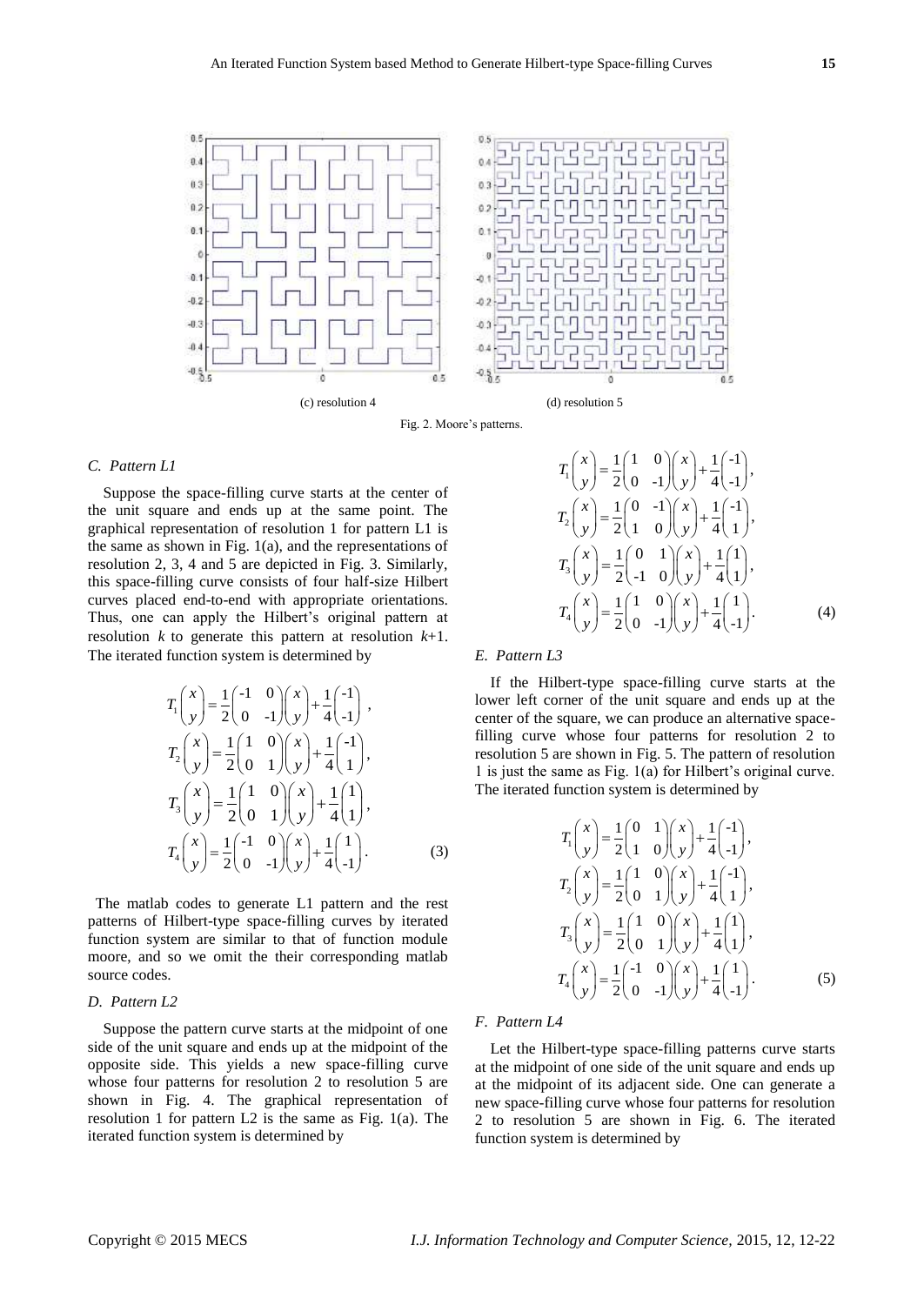. (6)

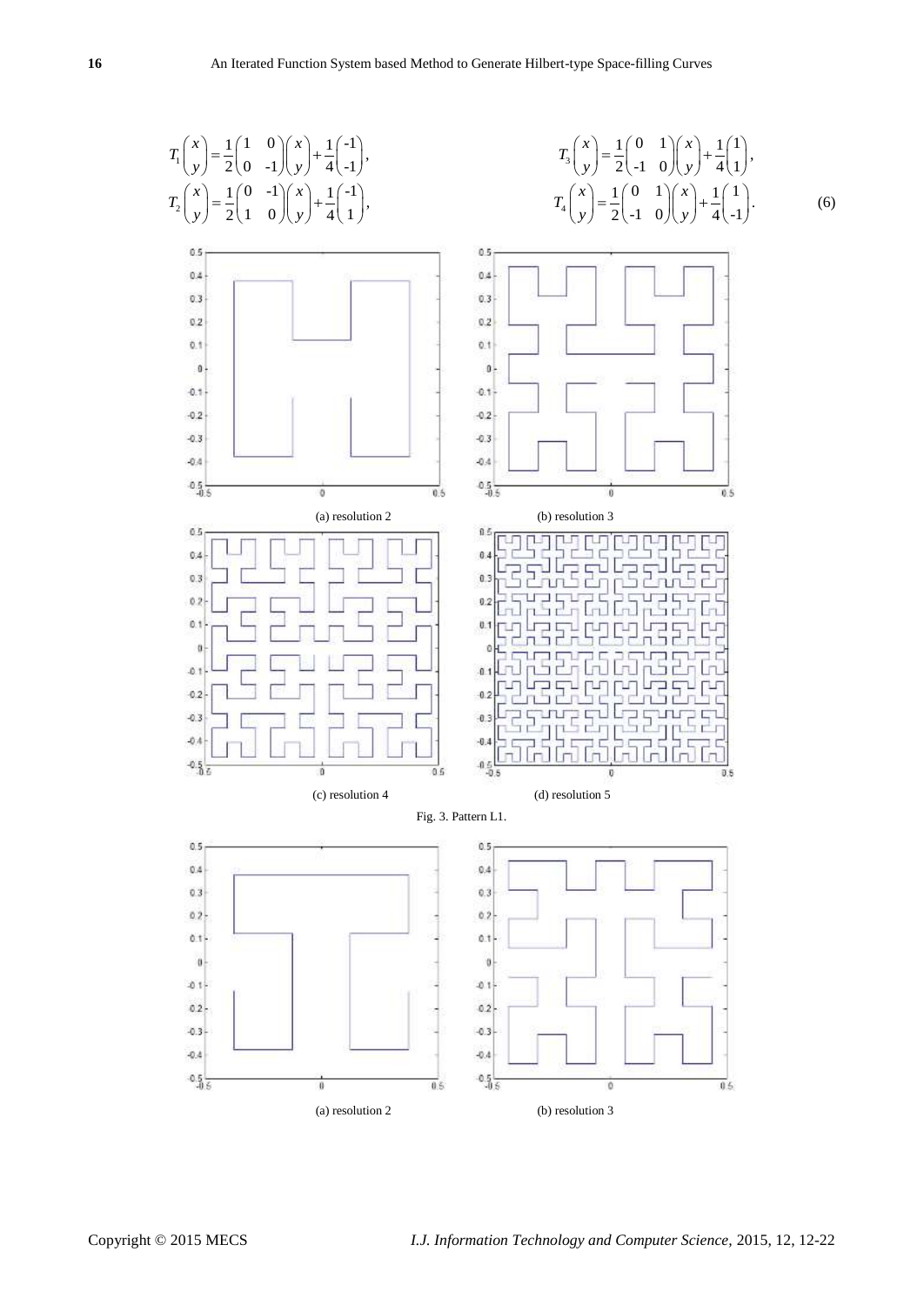

Fig. 5. Pattern L3.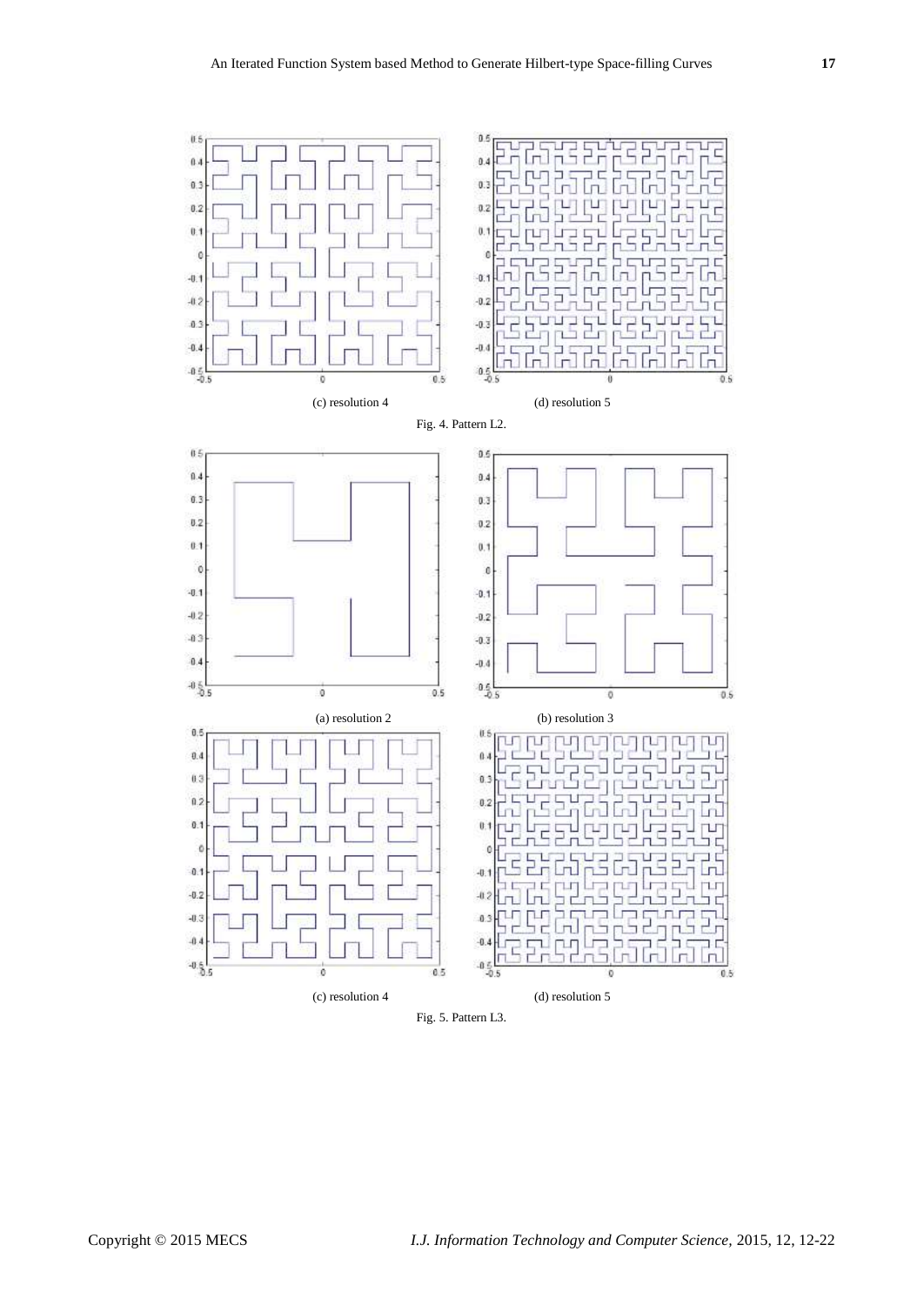

Fig. 6. Pattern L4.

## IV SOME VARIATION VERSIONS OF HILBERT-TYPE SPACE-FILLING CURVE

## *A. Variation of Hilbert's Original Pattern*

As mention in Section III, Hilbert's original pattern starts at one corner of the unit square, for example (-0.5, - 0.5), and ends up at one of its adjacent corners, (0.5,-0.5) for example. To get a variation version, we change the end point to be (0.5,0.5), that is, the space-filling curve is from one corner of the unit to the opposite corner instead of the adjacent corner. We can also get a space-filling curve and the iterated function system is determined by

$$
T_1\begin{pmatrix} x \\ y \end{pmatrix} = \frac{1}{2} \begin{pmatrix} 0 & 1 \\ 1 & 0 \end{pmatrix} \begin{pmatrix} x \\ y \end{pmatrix} + \frac{1}{4} \begin{pmatrix} -1 \\ -1 \end{pmatrix},
$$
  
\n
$$
T_2\begin{pmatrix} x \\ y \end{pmatrix} = \frac{1}{2} \begin{pmatrix} 1 & 0 \\ 0 & 1 \end{pmatrix} \begin{pmatrix} x \\ y \end{pmatrix} + \frac{1}{4} \begin{pmatrix} -1 \\ 1 \end{pmatrix},
$$
  
\n
$$
T_3\begin{pmatrix} x \\ y \end{pmatrix} = \frac{1}{2} \begin{pmatrix} 1 & 0 \\ 0 & -1 \end{pmatrix} \begin{pmatrix} x \\ y \end{pmatrix} + \frac{1}{4} \begin{pmatrix} 1 \\ -1 \end{pmatrix},
$$
  
\n
$$
T_4\begin{pmatrix} x \\ y \end{pmatrix} = \frac{1}{2} \begin{pmatrix} 0 & -1 \\ 1 & 0 \end{pmatrix} \begin{pmatrix} x \\ y \end{pmatrix} + \frac{1}{4} \begin{pmatrix} 1 \\ 1 \end{pmatrix}.
$$
 (7)

#### *B. Variation of Moore's Pattern*

Let the space-filling curve starts at the midpoint of one side of the unit square, for example (0, -0.5), and ends at the same point. Meanwhile, the curve passes through center of the unit square two times from which the Moore's pattern is different. We can also get a spacefilling curve. The iterated function system is defined by

$$
T_1\binom{x}{y} = \frac{1}{2}\binom{0}{1} - \frac{1}{2}\binom{x}{y} + \frac{1}{4}\binom{-1}{-1},
$$
  
\n
$$
T_2\binom{x}{y} = \frac{1}{2}\binom{0}{1} - \frac{1}{2}\binom{x}{y} + \frac{1}{4}\binom{1}{1},
$$
  
\n
$$
T_3\binom{x}{y} = \frac{1}{2}\binom{0}{-1} - \frac{1}{2}\binom{x}{y} + \frac{1}{4}\binom{-1}{1},
$$
  
\n
$$
T_4\binom{x}{y} = \frac{1}{2}\binom{0}{-1} - \frac{1}{2}\binom{x}{y} + \frac{1}{4}\binom{1}{-1}.
$$
 (8)

## *C. Variation of Pattern L1*

Suppose the space-filling curve starts at the center of the unit square and ends at the same point. However the curve is different from pattern L1. We can also get a space-filling curve with iterated function system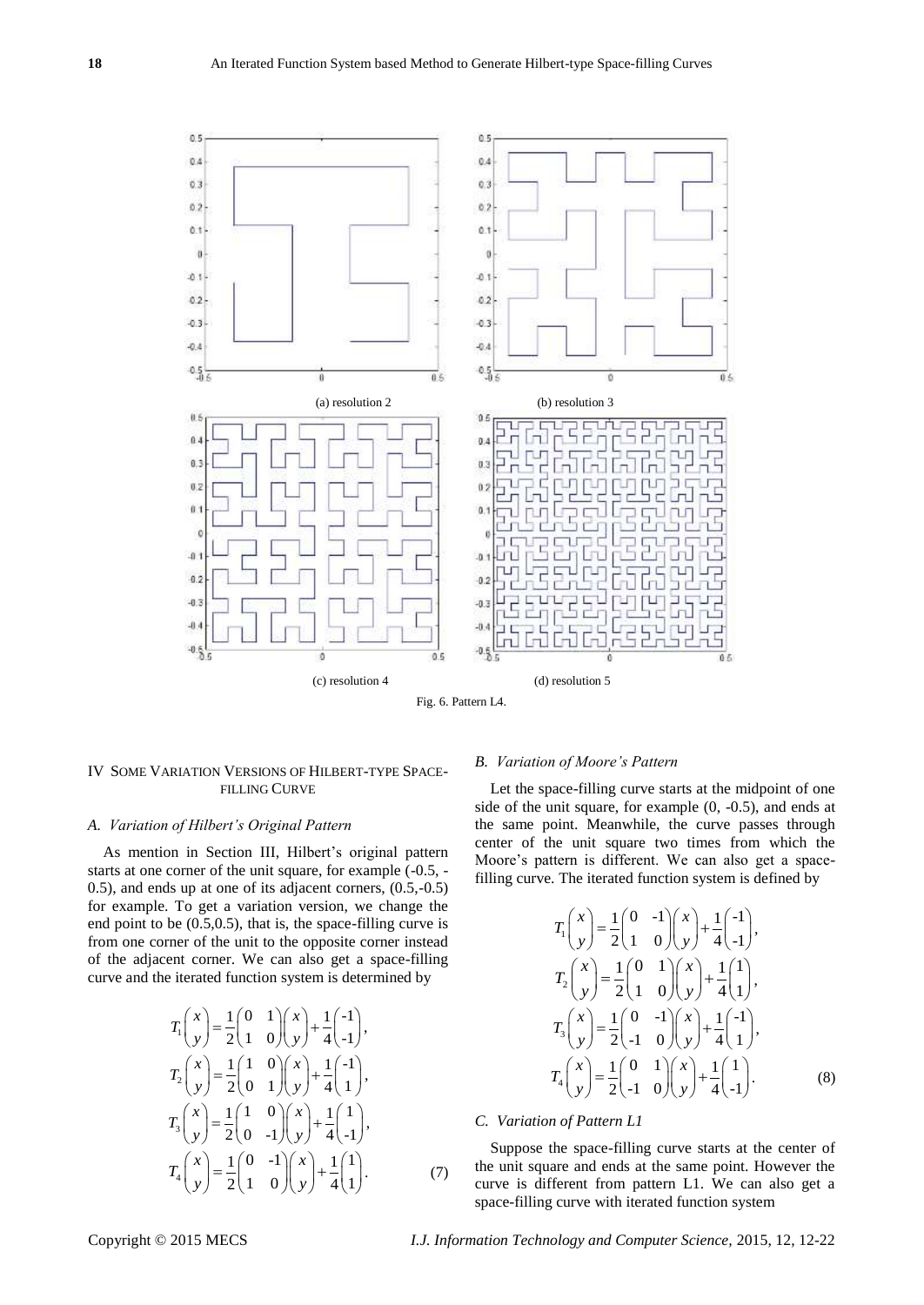$$
T_1\begin{pmatrix} x \\ y \end{pmatrix} = \frac{1}{2} \begin{pmatrix} -1 & 0 \\ 0 & -1 \end{pmatrix} \begin{pmatrix} x \\ y \end{pmatrix} + \frac{1}{4} \begin{pmatrix} -1 \\ -1 \end{pmatrix},
$$
  
\n
$$
T_2\begin{pmatrix} x \\ y \end{pmatrix} = \frac{1}{2} \begin{pmatrix} 1 & 0 \\ 0 & 1 \end{pmatrix} \begin{pmatrix} x \\ y \end{pmatrix} + \frac{1}{4} \begin{pmatrix} -1 \\ 1 \end{pmatrix},
$$
  
\n
$$
T_3\begin{pmatrix} x \\ y \end{pmatrix} = \frac{1}{2} \begin{pmatrix} 1 & 0 \\ 0 & -1 \end{pmatrix} \begin{pmatrix} x \\ y \end{pmatrix} + \frac{1}{4} \begin{pmatrix} 1 \\ -1 \end{pmatrix},
$$
  
\n
$$
T_4\begin{pmatrix} x \\ y \end{pmatrix} = \frac{1}{2} \begin{pmatrix} -1 & 0 \\ 0 & 1 \end{pmatrix} \begin{pmatrix} x \\ y \end{pmatrix} + \frac{1}{4} \begin{pmatrix} 1 \\ 1 \end{pmatrix}.
$$
 (9)

#### *D. Variation of Pattern L2*

Suppose the curve starts at the midpoint of one side of the unit square and end up at the midpoint of the opposite side and the curve pass through the center two times. This yields a new space-filling curve whose four patterns for resolution 4 and resolution 5 are shown in Fig. 10. We can get a variation version of pattern L2 with iterated function system

$$
T_1\binom{x}{y} = \frac{1}{2}\binom{0}{1} - \frac{1}{2}\binom{x}{y} + \frac{1}{4}\binom{-1}{-1},
$$
  
\n
$$
T_2\binom{x}{y} = \frac{1}{2}\binom{1}{0} - \frac{1}{2}\binom{x}{y} + \frac{1}{4}\binom{1}{1},
$$
  
\n
$$
T_3\binom{x}{y} = \frac{1}{2}\binom{-1}{0} - \frac{1}{2}\binom{x}{y} + \frac{1}{4}\binom{1}{-1},
$$
  
\n
$$
T_4\binom{x}{y} = \frac{1}{2}\binom{0}{1} - \frac{1}{2}\binom{x}{y} + \frac{1}{4}\binom{-1}{-1}.
$$
 (10)

#### *E. Variation of Pattern L3*

Suppose the curve starts at the lower left corner of the unit square and ends up at the center of the square, but this time the curve passes through alternative way different from L3. This yields a new space-filling curve whose two patterns for resolution 4 and resolution 5 are shown in Fig. 11. We can get a variation version of pattern L2 with iterated function system

$$
T_1\binom{x}{y} = \frac{1}{2}\binom{0}{1} \binom{x}{y} + \frac{1}{4}\binom{-1}{-1},
$$
  
\n
$$
T_2\binom{x}{y} = \frac{1}{2}\binom{1}{0} \binom{x}{y} + \frac{1}{4}\binom{-1}{1},
$$
  
\n
$$
T_3\binom{x}{y} = \frac{1}{2}\binom{1}{0} \binom{x}{y} + \frac{1}{4}\binom{1}{-1},
$$

$$
T_4 \binom{x}{y} = \frac{1}{2} \binom{-1}{0} \binom{x}{y} + \frac{1}{4} \binom{1}{1}.
$$
 (11)

## *F. Variation of Pattern L4*

Suppose the curve starts at the midpoint of one side of the unit square and ends up at the midpoint of its adjacent side. But it passes the center two times from which pattern L4 is different. This yields a new space-filling curve whose two patterns for resolution 4 and resolution 5 are shown in Fig. 12. The corresponding iterated function system is defined by

$$
T_1\binom{x}{y} = \frac{1}{2}\binom{0}{1} - \frac{1}{2}\binom{x}{y} + \frac{1}{4}\binom{-1}{-1},
$$
  
\n
$$
T_2\binom{x}{y} = \frac{1}{2}\binom{0}{1} - \frac{1}{2}\binom{x}{y} + \frac{1}{4}\binom{1}{1},
$$
  
\n
$$
T_3\binom{x}{y} = \frac{1}{2}\binom{0}{-1} - \frac{1}{2}\binom{x}{y} + \frac{1}{4}\binom{-1}{1},
$$
  
\n
$$
T_4\binom{x}{y} = \frac{1}{2}\binom{1}{0} - \frac{1}{2}\binom{x}{y} + \frac{1}{4}\binom{1}{-1}.
$$
 (12)

## V. CONCLUSIONS

Hilbert-type space-filling curve has attracted much interest thanks to its mathematical importance and extensive applications in signal processing, such as encoding, image clustering, encryption, image storing/retrieving, and pattern recognition, etc. Besides the original one discovered by Hilbert himself, there exist other patterns. Moore presented such a pattern in 1900. Liu explored other four alternative ones in 2004. In this paper, we construct the six patterns form an iterated function system point of view. The constructed iterated function system for the considered pattern can be easily generated by cooperating a recursive calling the common Hilbert original space-filling curve and IFS consisting of four affine transformations. It is then easy to depict the pattern and to be applied to image processing. Besides the six Hilbert patterns mention in [18], we construct their corresponding variation versions thoroughly as well. The applicability of all these Hilbert-type patterns may be paradigm-dependent. For example, the finite-elementmethod in electromagnetic field analysis would benefit from a particular pattern, since there are various boundary conditions that may make sense to wrap around the finite grid in defining a region.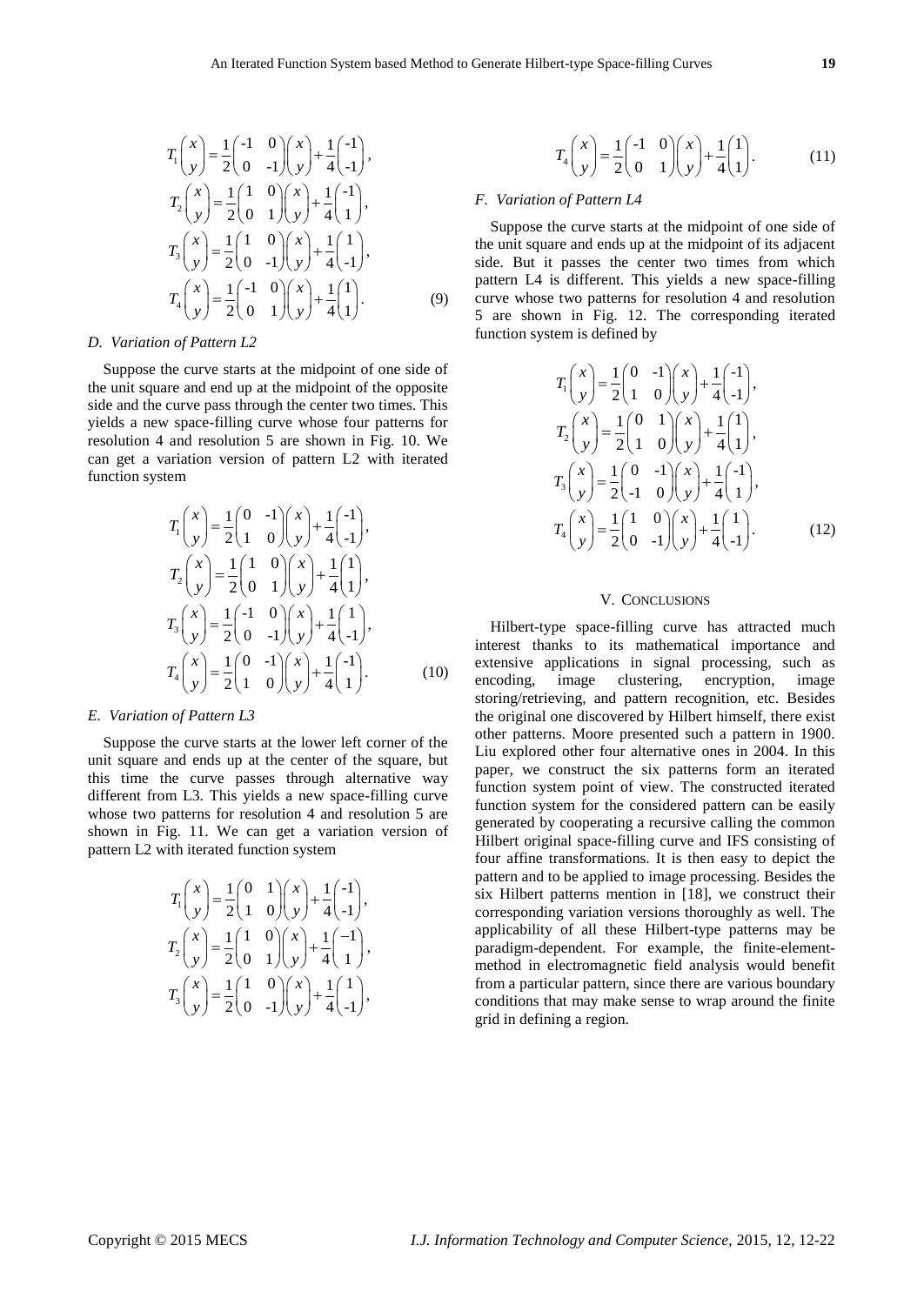

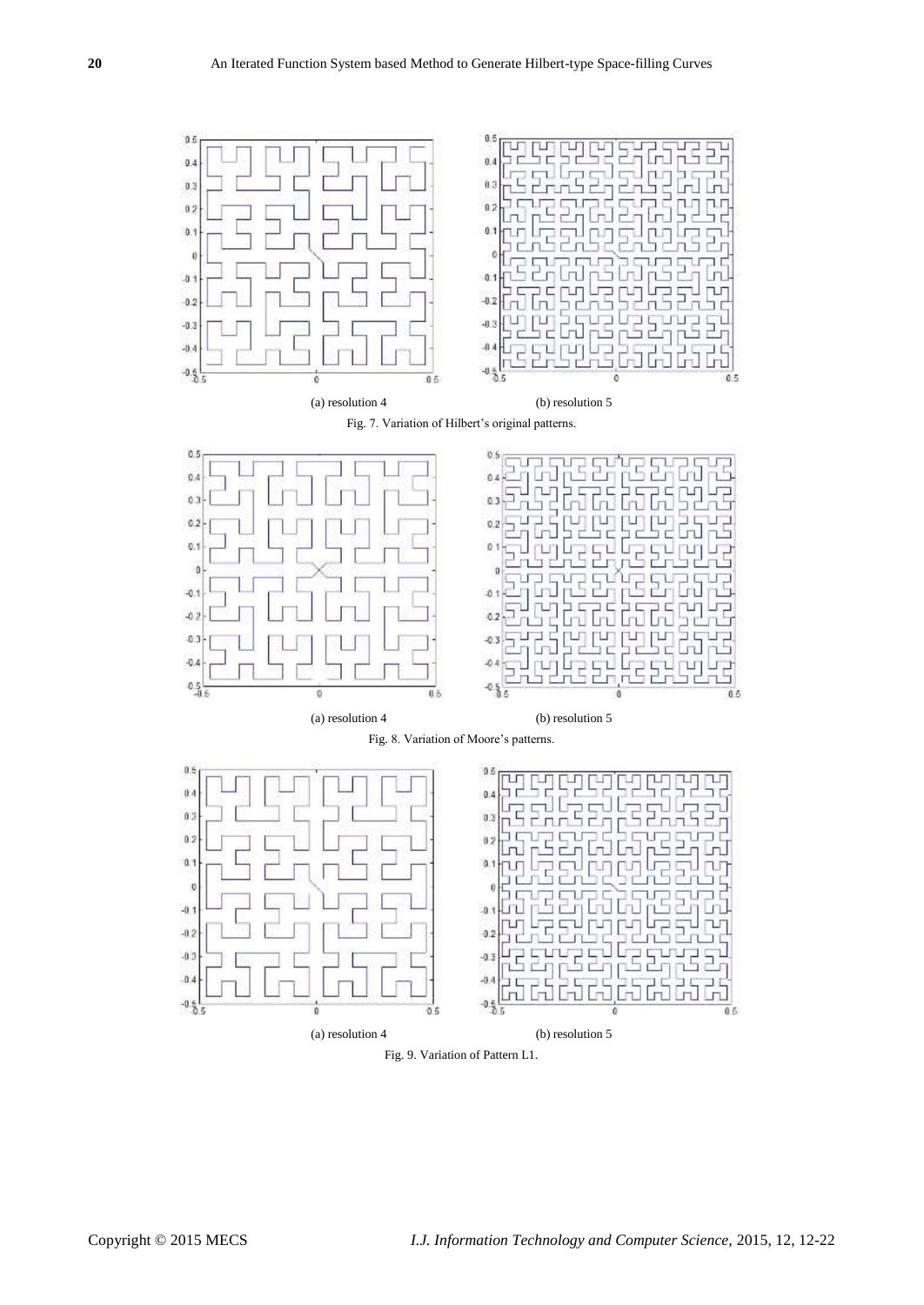

Fig. 12. Variation of pattern L4.

## ACKNOWLEDGMENT

## The authors thank the reviewers for their precious comments. This research is partly supported by National Natural Science Foundation of China (No. 11271238).

## **REFERENCES**

- [1] G. Peano. Sur une courbe qui remplit toute une aire plane. Mathematische Annalen, 36, pp. 157-160, 1890.
- [2] H. Sagan, Space-Filling Curve, Springe- Verlag, 1994.